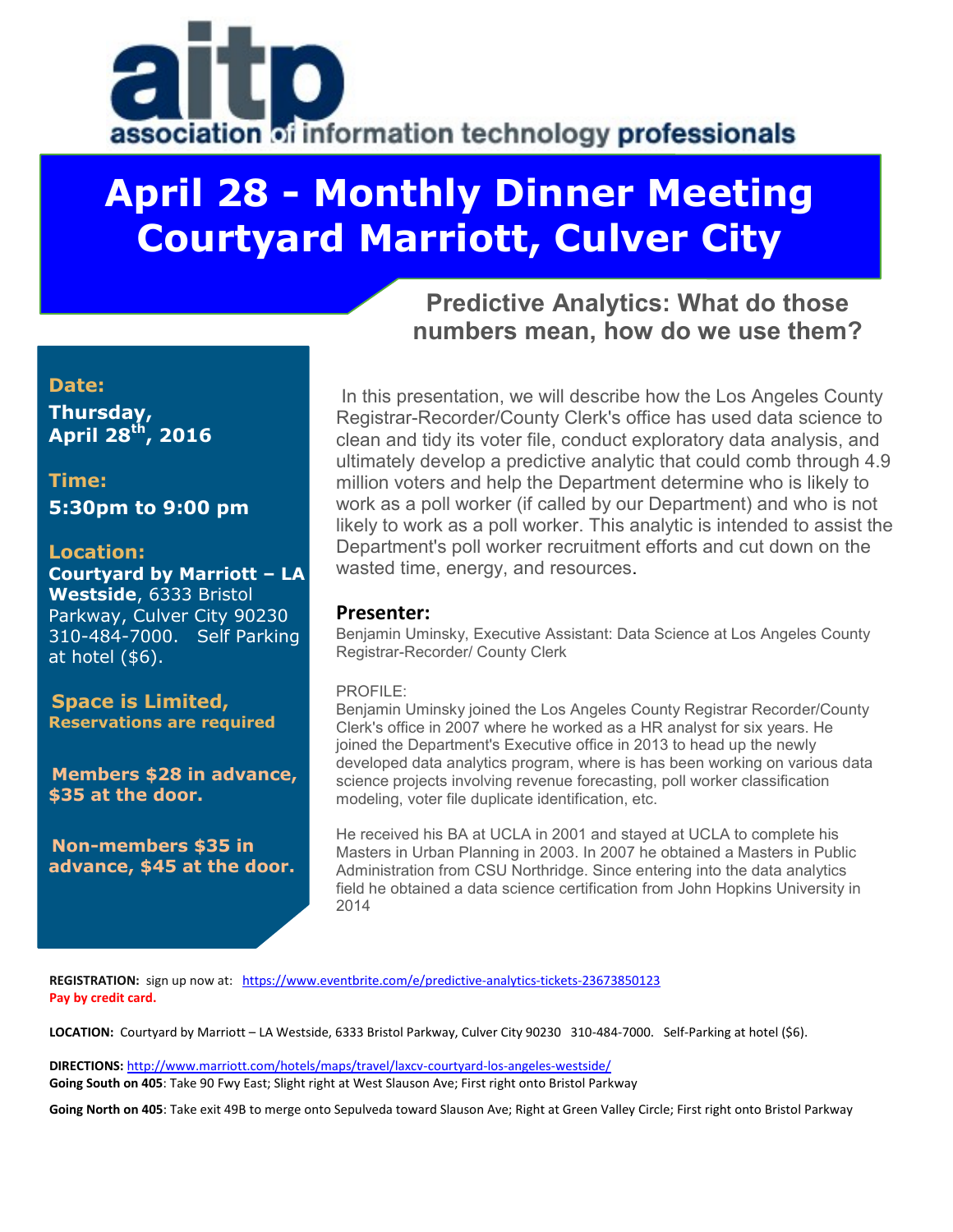## **COMING ATTRACTIONS**

#### **May 19th – Ronald Glickman, CIO Trader Joes – Leading Transformational Change**

Ronald is a forward-looking C-level IT leader and driver of innovation. In this presentation, he will define the change journey, share insights & tools, and explore conversations for leading the change.

## **Stay Connected……….**

*Join our LinkedIn Group [www.LinkedIn.com/GroupsDirectory](http://www.linkedin.com/GroupsDirectory) "aitp-la" Email us at [info@aitp-la.org](mailto:info@aitp-la.org) Subscribe to our newsletter: [www.informationtechnologyzone.com](http://www.informationtechnologyzone.com/) Our website: [http://www.aitp-la.org](http://www.aitp-la.org/)*

## *We appreciate our sponsors***.**

Without their support, the events and programs that we develop would not be possible!















GBH Communications is the nation's leading integrator of audio and video collaboration solutions. Se[e http://www.gbh.com/](http://www.gbh.com/)

Downtown CoLo Corp. offers custom solutions and services for data center colocation, including High Availability cloud, massive storage solutions, as well as dedicated server. For more information go t[o www.downtowncolo.com.](http://www.downtowncolo.com/)

MCS provides vocational assessment services public social services and welfare-to-work clients to assist them with education, training, and career path to employment and attain economic self-sufficiency. Assessment Centers are located throughout Los Angeles County. For more information, visit [www.mcscareergroup.com](http://www.mcscareergroup.com/)

Robert Half is a major national player in sourcing and placement. Find more information at [www.roberthalf.com.](http://www.roberthalf.com/)

Internap is the high-performance Internet infrastructure provider. Our hybrid infrastructure delivers performance without compromise – blending virtual and bare-metal cloud, hosting and colocation services across a global network of data centers, optimized from the application to the end user and backed by rock-solid customer support and a 100% uptime guarantee. Since 1996. For more information, visit **[www.internap.com](http://www.internap.com/)**.

**AAA Institute** was founded by highly credentialed and experienced professionals, committed to providing excellent training and consulting services to industries such as IT, Healthcare, Business Management, Renewable Energy and Security. Learn more at [www.aaa-u.com](http://www.aaa-u.com/)

**CommuniQue** is a fast-growing leader in Unified Communications, providing communications platforms from market-leading, innovative manufacturers. On these superior platforms, we build unified communications solutions unique to your business. For more information go to [www.communiquesales.com](http://app.expressemailmarketing.com/get.link?linkid=7168780&subscriberid=418966239&campaignid=1951392&linkurl=http%3a%2f%2fwww.communiquesales.com)